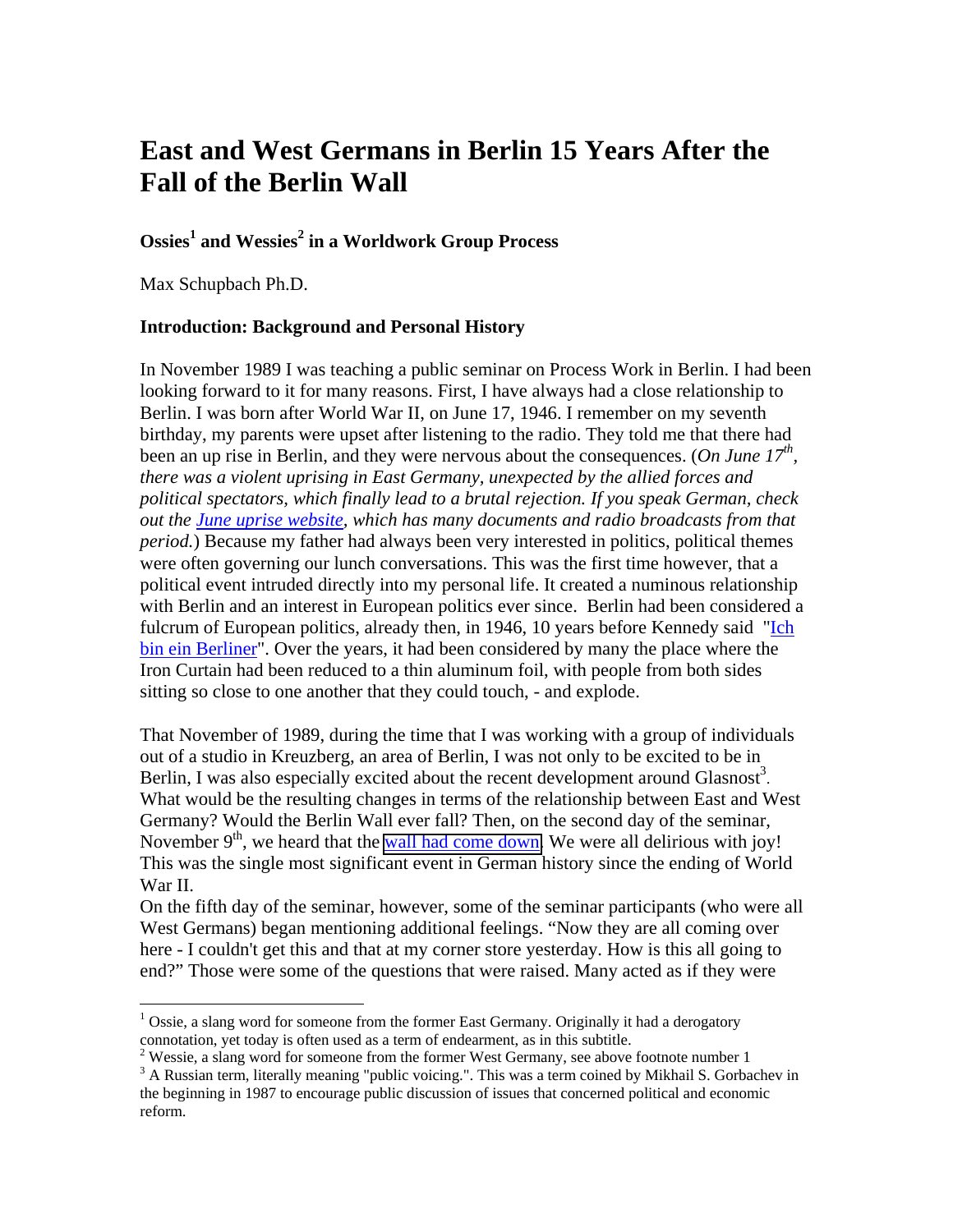delighted to see the poor relatives that had been kept away from them by the wall, but three days into the visit, they wondered who would have to pay for all of these changes, how their own lives would be influenced by them, and when the new "visitors" would go back to where they had come from. It was the beginning of a collective journey between East and West Germany. Although governments, businesses, social activists, and national and international politics played a large role in this journey, the large majority of the endeavor was undertaken by the individuals on both sides of the once dividing line.

 In the years that followed the collapse of the wall, I have worked consistently in Germany (at least once a year, often more) in Berlin, Frankfurt, Hamburg, Munich and other cities. I feel at home in the country, with some of my best friends living there. Germans, in my view, have suffered through many difficulties since the end of the war, the majority of which they have used to heighten their awareness around diversity issues, power distribution and democracy. The merging of the two Germany cities, East and West Berlin, has been an epic journey, which I have had the privilege and good fortune to witness in part not only as a visitor and politically and historically interested observer, but also as a facilitator of countless groups, in which Germans worked on the Wiedergutmachung<sup>4</sup> in groups of authentic individuals, and their unification after the fall of the German wall (often referred to as "Die Wende" - the turnaround).

#### **World Work Group Process; Ossies and Wessies**

Out of the many group processes that I have witnessed in which people have cried, fought, laughed, loved and hated together, the most recent one that I will describe here was especially moving to me. With the background of the war in Iraq, magnifying the problems that we all face about how to get along with threats and power, I feel inspired as rarely before to look at the human fate, and to discover how to deal with these issues while maintaining some sense of optimism. I am grateful to the magnificent people and participants who made this possible as a result of the group process of some 40 people in the fall of 2004 in Berlin, in a seminar organized by the [Milton Erickson Institut Berlin,](http://www.erickson-institut-berlin.de/frames/index/start.htm) entitled "Deep Democracy in Organizations and the Public Space." Some participants were from the world of organizational development and citizen empowerment, and others had a background in psychology or personal growth. This was a three day seminar. On the second day, the group decided to focus on the East West Conflict.

#### **Negotiating the Theme**

 $\overline{a}$ 

The decision to focus on that theme did not come easily. The same instant that the topic was suggested, a participant stood up and said he believed that the East West issue was no longer present in Germany. The East West issue, he argued, was around class and other issues. These same issues were present in other countries as well, but German history added spice to an otherwise boring topic; both the national and international press

 $4 \text{ A German term referring to the restriction of the war crimes - and the Vergangenheitsbewaeltigung, }$ another German term referring to the collective process of dealing with the guilt and wrongdoings of the Holocaust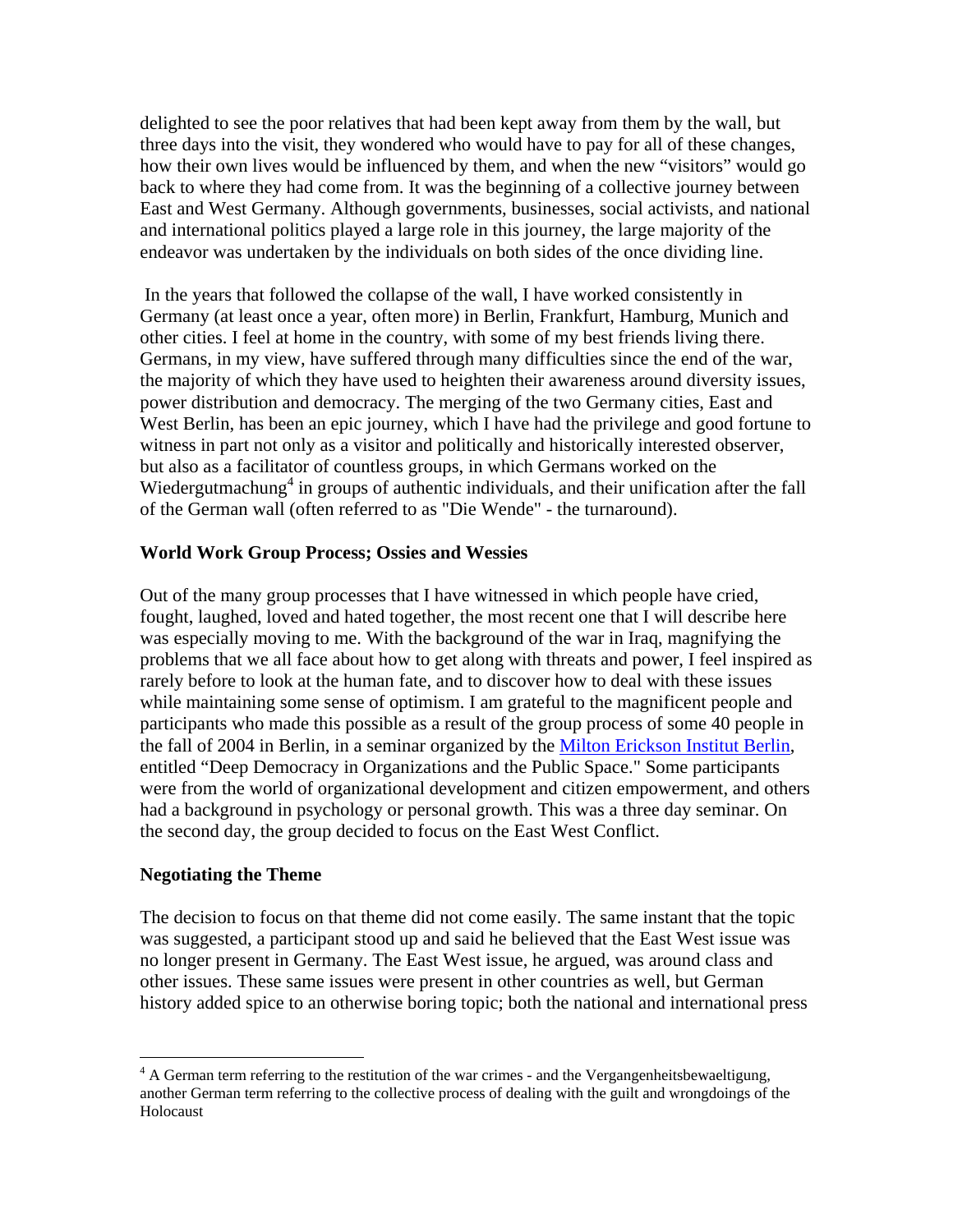could make a big deal of the East West collaboration. "Why work on it and further support this conspiracy", he challenged.

 Another participant supported him. "The problem with us Germans is our national identity", she claimed. "While others have a country that they can be proud of, we are ashamed to be Germans. Come to the US, and the general feeling is, 'the US is great, come be American with us, join us here in this wonderful American experience.' If you come to Germany, the feeling is more like, 'sorry that we are Germans. If you can overlook that fact, you might be able to have a somewhat good time here.' We have to work on how to become more proud of our identity."

There was diversity among the group. Others believed that there were serious issues that needed to be worked on, and they wanted to focus on the topic. Finally, a decision was made to flip a coin between the East West Issue and German identity, and the coin favored the East West issue.

### **The Opening; Praising Past Achievements**

As the group process opened, some participants began right away by praising what has already been achieved in relation to this issue. A woman spoke out about having enjoyed walking under the Brandenburger  $Tor<sup>5</sup>$  the previous day during the lunch break. The woman talked very authentically about the relief she felt when the wall first came down



 $\overline{a}$ 

at the possibility of enjoying the freedom to walk through the gate and to go wherever she wanted. Fifteen years later, she said, she still loves it, and appreciates the experience every time she gets a chance to walk there. She added that she does hear through talking to the cabbies that there is tension and resentment between East West, however she wanted to particularly emphasize the amount that has been achieved in this regard.

Other participants agreed and added their sentiments about how wonderful it is to now be able to connect. One man spoke about the experience of growing up on the East German border, and the predominating feeling during his entire youth that there would never be a possibility to cross the boundaries, or to connect with the relatives on the other side. He was very moved by the fact that this is now possible.

Another woman reiterated this sentiment, acknowledging the achievement and the work and effort that brought about the change. She said that there is nothing to complain about. "Look at us now. We are in a great place here in this wonderful hotel, enjoying so many privileges, we should be thankful and stop whining."

 $<sup>5</sup>$  The Brandenburger Tor has more symbolic value than just about any other building in German history.</sup> Built in the  $18<sup>th</sup>$  century, it is the last city gate of Berlin still intact and remaining closed because of the wall. In the beginning of the eighties, Richard von Weizsaecker said, "the German question is open as long as the Brandenburger Tor is closed."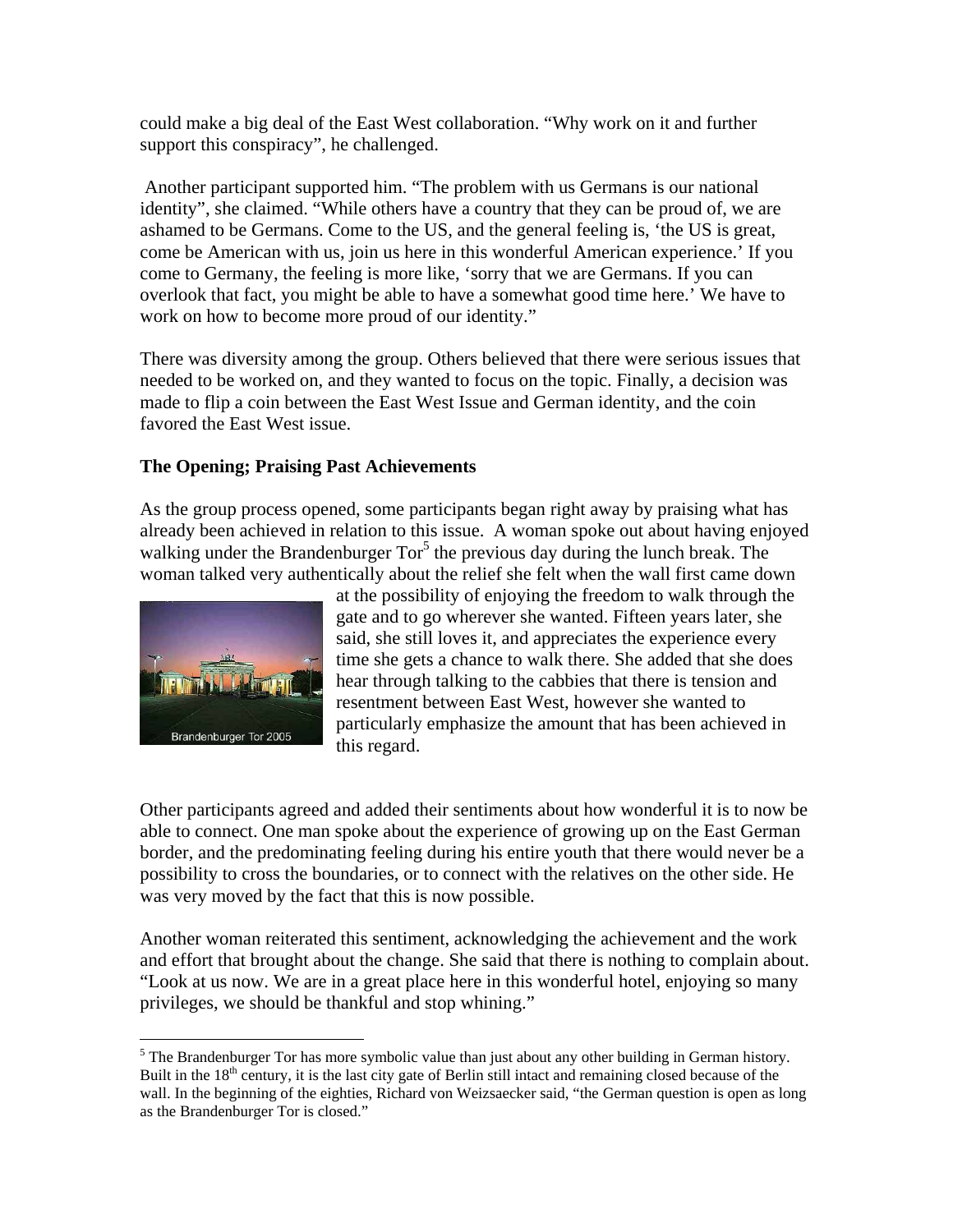### **Conflict Emerges**

This statement created a polarity and catalyzed a response from the other side: "It's because you are a rich Wessie", someone interjected, "or you couldn't afford to be at this seminar." "Yes", another person chimed in, "you came and used us. You come into the East and start up companies and buy real estate. You hire cheap manual labor and blue collar workers from us, but then the better jobs - the executive and leadership positions - go to Wessies that you import. We had hoped that we could develop together, but instead we are being exploited, and you are thriving even more."

"Thriving even more!!!!" a West German person screamed on the other side. "Thriving even more!!! When my neighbor in West Germany remodels his house, he uses East German contractors who undercut all of our contractors by an unbeatable margin. We are forced to watch our own people go without work, while you guys bring in your cheap labor and live well on our account."

Another person answered from the other side, seething: "Obviously, you have no clue about what is going on, or you would know that in many areas we have an unemployment rate of 80 %. You have taken away not only our employment, but also our sense of pride and our identity."

"And home" someone else added. "Where I spent my childhood, there was a smell that was home. In the midst of all the problems, we had a sense of cohesion and belonging together, which is now gone."

"Oh no", replied a person on the other side, "You called us and we came. In the beginning, I was open and liberal, and wanted your integration. I live in Berlin, and your stupid East German bureaucracy attitude has ruined the schools in the area that I live. It's the Ossies with their attitudes that has brought Germany economically to the crises that it is facing now."

In a tone of furious sarcasm, another person came back, "Oh yes, that's exactly like the rumor that the Jews are responsible for wanting to take over the world financial markets. You guys are bunch of fascists, that is all there is to it."

"I was a progressive socialist", someone answers, "but now after all of this, it's true, I sometimes find myself on the side of the fascists who want the Ossies limited."

Up to this point, the arguments had been flying back and forth. Everyone was trying to get an opinion in. The temperature had risen substantially and several people seemed to have become very agitated. The detached, logical, linear atmosphere that had been present around the question of, "is there an issue, isn't there an issue", laid the ground for a dramatic shift; "o.k., now you wanted to talk about it, let me tell you how it really is."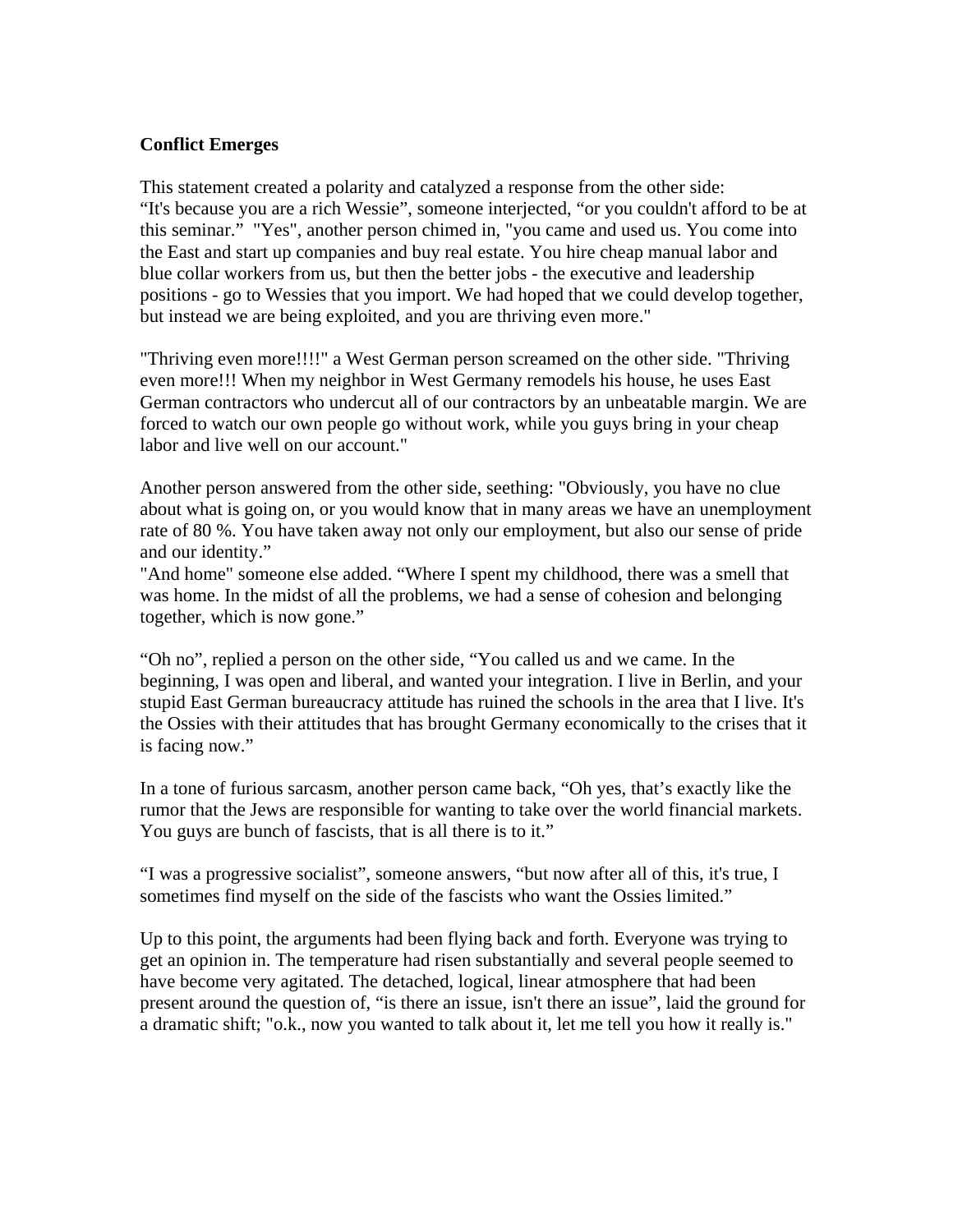# **A Turning Point**

A woman now came forward. Although ostensibly she was playing a role that she sensed in the field, the urgency with which she spoke stopped the back and forth of opinions. She said: "We tried so hard. We did everything to make the past go away. On the Potsdamer Platz there used to be only Wall and barbwire. Now there is an ice rink and a movie theatre. We tried so hard to make the past go away, to make it all look pretty. If this kind of talk comes up, I want to make it go away. I was one of the people who said let's not focus on the East West issue, it doesn't really exist – because if we focus on it, we don't appreciate all the effort it took to make it all go away. But now that we are talking about it, let's go slower and deeper with it."



 $\overline{a}$ 



Potsdamer Platz then and now

Many of us were moved by how she spoke, and we began to focus on what one side had to say: "Although I want to make the past go away, I notice at the same time that in spite of all my efforts, in a strange way I miss the past. Before we had no luxury, and we were oppressed, but we all had each other. I had an education, but now suddenly my East German education is worth nothing. I had a somewhat orderly and predictable life before, and some strange sense of security, which is now gone. We who grew up in the East lost everything, and paid for you guys over and over again. First, we paid your moral debt from your past, living with the Russians for years.  $\frac{6}{6}$  Now you are coming and saying that you are paying for us to be reintegrated. We have close to 300,000 people unemployed in Brandenburg (Land Brandenburg: the region around Berlin.) You are talking facilitation and system thinking. All we know is we are in dire straits. We pay the price for your unification and on top of that are being cursed as the stupid Ossies.

One the other side, some answered angrily; "You wanted that. Did you forget, we practically had to lock you all up to avoid your coming over here *(allusion to the Berlin wall).* You couldn't wait to leave your paradise and come over to us and consume. You showed no solidarity with our own people but took advantage of all the western products. You called us and we came and now you complain."

<sup>&</sup>lt;sup>6</sup> The person is alluding to the time after the war. After World War II ended, Germany was occupied by the four victory powers. However, the first gaps between the 4 allies became visible with the first and also the last free elections of the city council in post-war Berlin on 10/20/1946. The results which granted the SED merely 20% of the votes did not match the high expectations that it would be the favorite of the "Ostzone". Following the unification of the western sectors in an economic federation called "Trizone", the USSR left the control council. This event marked the beginning of the Cold War in Berlin. In the view of the speaker, the East Germans had to suffer the Russian oppression as payment for the war crimes of the whole of Germany. Unlike the West Germans, who profited from the US Marshall plan and reached economic and democratic independence, their Eastern cousins had to sit out the "punishment" for all.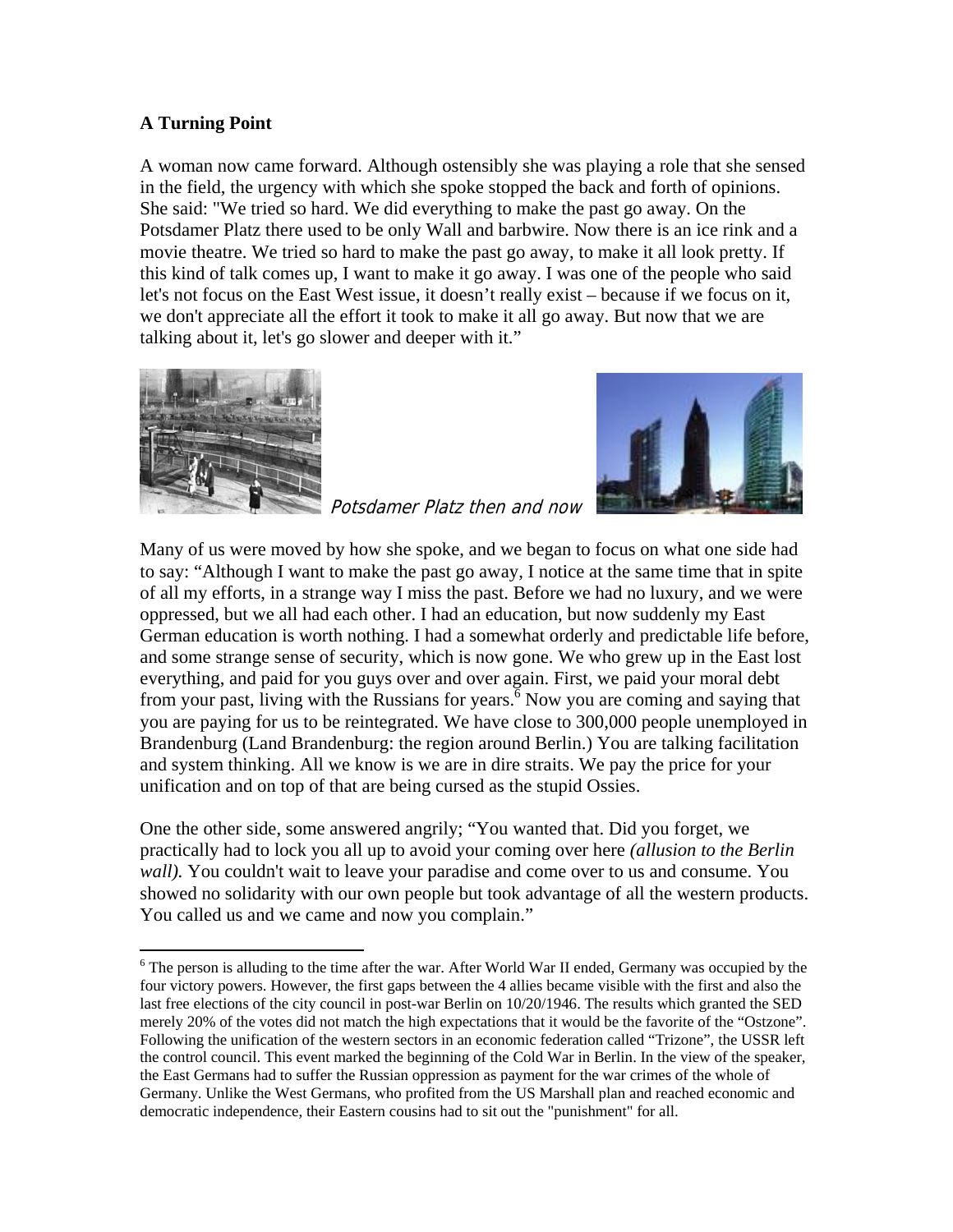### **The First Temporary Resolution; Finding Home**

There was a moment of silence in the midst of the heated argument. The opposing side became quiet. The facilitator picked up this change in tone and asked this side to speak to the silence before searching for another comeback.

Out of this awkward silence, one of the East Germans spoke quietly: "Yes, we wanted that, but we didn't know the price we were going to have to pay for it. We gave it all up, spat on what we had, and then only realized what was good about it when we had lost it. We didn't know how hard it would be to relate."

Now on the West German side, some people had tears in their eyes. "Me too", answered another soft voice. "I had no idea how hard it would be, and I partially hoped that you would bring cohesion and national pride. We had luxury, but we were disjointed and had no national identity. We hoped we could find our common German roots and find an identity that we could finally be proud of. But then it all happened so fast that we never got to notice it. We should have learned from you that at times, community can be better than profit, and social thinking is important. We should have learned from you."

"Well", replied the Ossies, "Your stuff is better, your lifestyle is more fun, and who wants to learn from losers? We were obviously the losers, and therefore we should learn from you."

With this clear statement of the rank difference came an ominous silence. Out of this silence came the soft voice of another woman; "My family came here just before the wall came down. They had left everything behind and tried to create a new existence. They never succeeded. We moved around like nomads, always on the move, and always looking for a place to settle. I grew up without a home in the West and without a home in the East. I would have given everything to belong to something, to have a home." Other voices shared the same sentiments of being bound to both sides, and feeling the need to now make a home on both.

# **An Additional Upheaval; Where are the Perpetrators?**

 $\overline{a}$ 

Everyone was quiet and touched. All could relate to the feeling of belonging to a place, being proud of your origins, and having an identity that guarantees a place on the planet. At that moment we were united as one in the knowing that we had all given up different things in the hope of realizing a high dream. In the recognition of our collective need to be one with others, we were momentarily united. It was a special moment, in which many people felt close, when a man burst out:

"Wait a moment, this is getting too peaceful for me. I have a major issue that is not resolved yet. Where did all the perpetrators go? Where did the people go who shot the refugees on the Wall?<sup>7</sup> My uncle fled, but they kept one of his kids back in the last

<sup>&</sup>lt;sup>7</sup> Between the August 13<sup>th</sup>, 1961 when the Berlin Wall was erected, and November 9<sup>th</sup>, 1989, 255 people were killed in the attempt to cross the wall.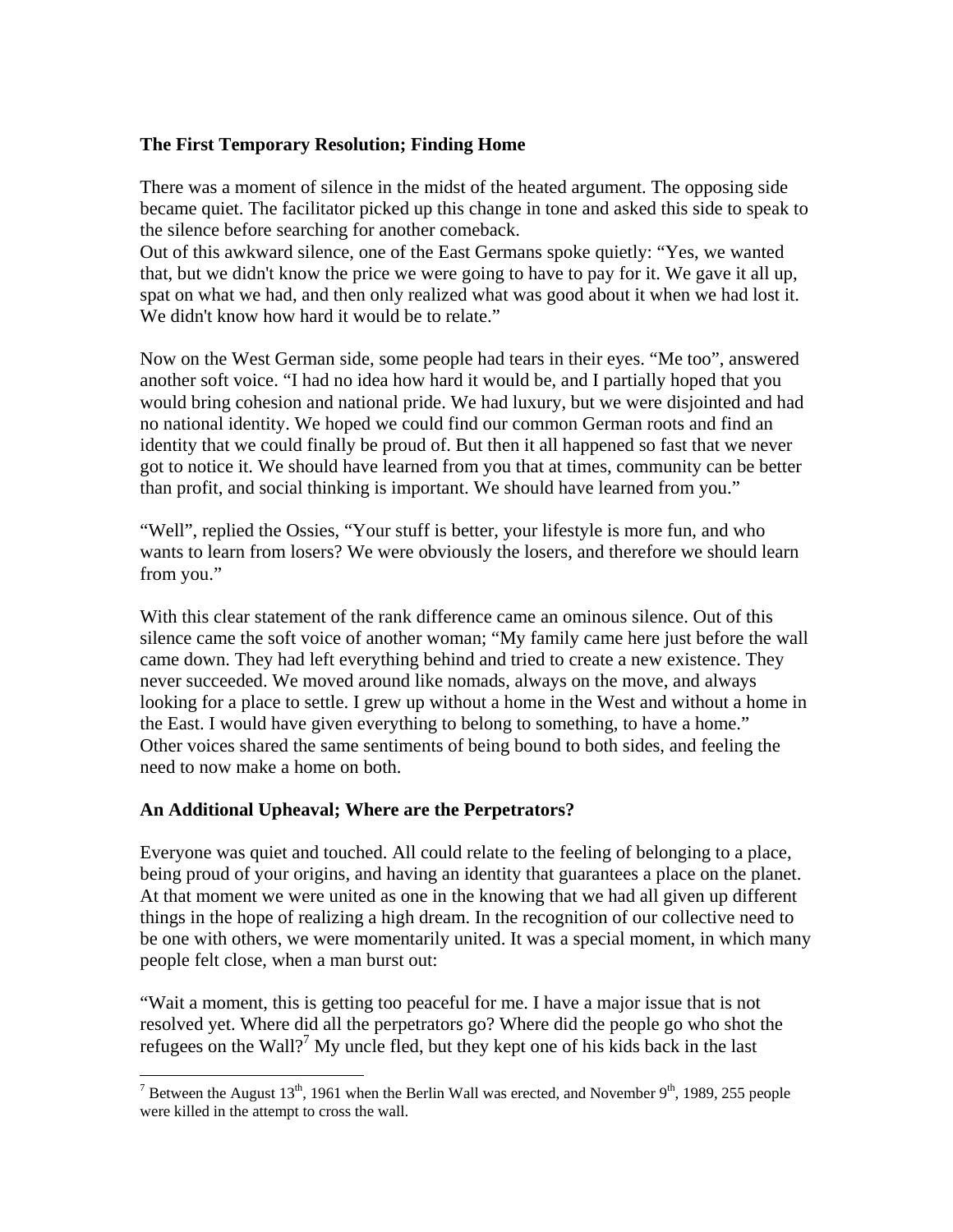moment. Where is the person now, who kept this kid back? Now you are all victims of oppression, but where are the perpetrators?"

Someone shouted from behind: "And you, how did you make your money during that time? Where you always following the law, and never did anything wrong?"

"Not by a far cry", that man answered, "but this is not what I am talking about. Tell us, which one of you was a perpetrator?"

On the Eastern Side, someone said: "Don't talk to us about confessing these kinds of things. We will start to talk about our stuff if some of you come forward and admit that your relatives were involved in the holocaust."

The man shouted back angrily: "Don't give me this bullshit. Now you act like we were the Nazis and you were the antifascists. You had as many people involved in Nazi crimes as we did. This is one thing we have to deal with together."

Finally from the Wessie side emerged another voice: "We would like to admit where we were wrong, but we don't know how. Can someone on your side start?"

### **The Path to a Temporary Resolution; Discovering One-ness**

In the midst of this standoff, an amazing woman came forward. With a trembling voice, she stated: "I was perpetrator and victim. I was shifting back and forth, and still today I find myself torn between these roles. I learned as a child that it is fun to direct others and push them around. I was in a position as a youth that I had power from the system. On the one hand, I thought that this was morally ok, since I believed in the system and liked it. Yet at times I secretly wondered if this meant that if I would have grown up in Nazi Germany, I would have been part of the Hitler Jugend. But I never dared to ask the question out loud", she said, now crying. "I enjoyed being powerful."

A woman from the West German side answered. "I can understand that. We had a grandfather who was called the family tyrant, and we were not allowed to protest or show our anger. At the same time, I realized that I was completely dominating my sports club and pushing everyone around. I loved it."

There was total silence in the room. The two people speaking so openly and directly about their love for power, their self-hate for liking it, and their resentment for being on the receiving end of it, transformed all of the faces. Tears were present everywhere. There was not a person in the room who didn't recognize her or him self in this process. One person stated that the need for power and the difficulty of dealing with it is an experience that unites us all. There was nothing left to say for the moment. At this point, lines of separation had disappeared. There were no more East and no more West Germans, no more victims and no more oppressors - only human beings, united in their struggle to come to terms with their historic fates and personal sufferings.